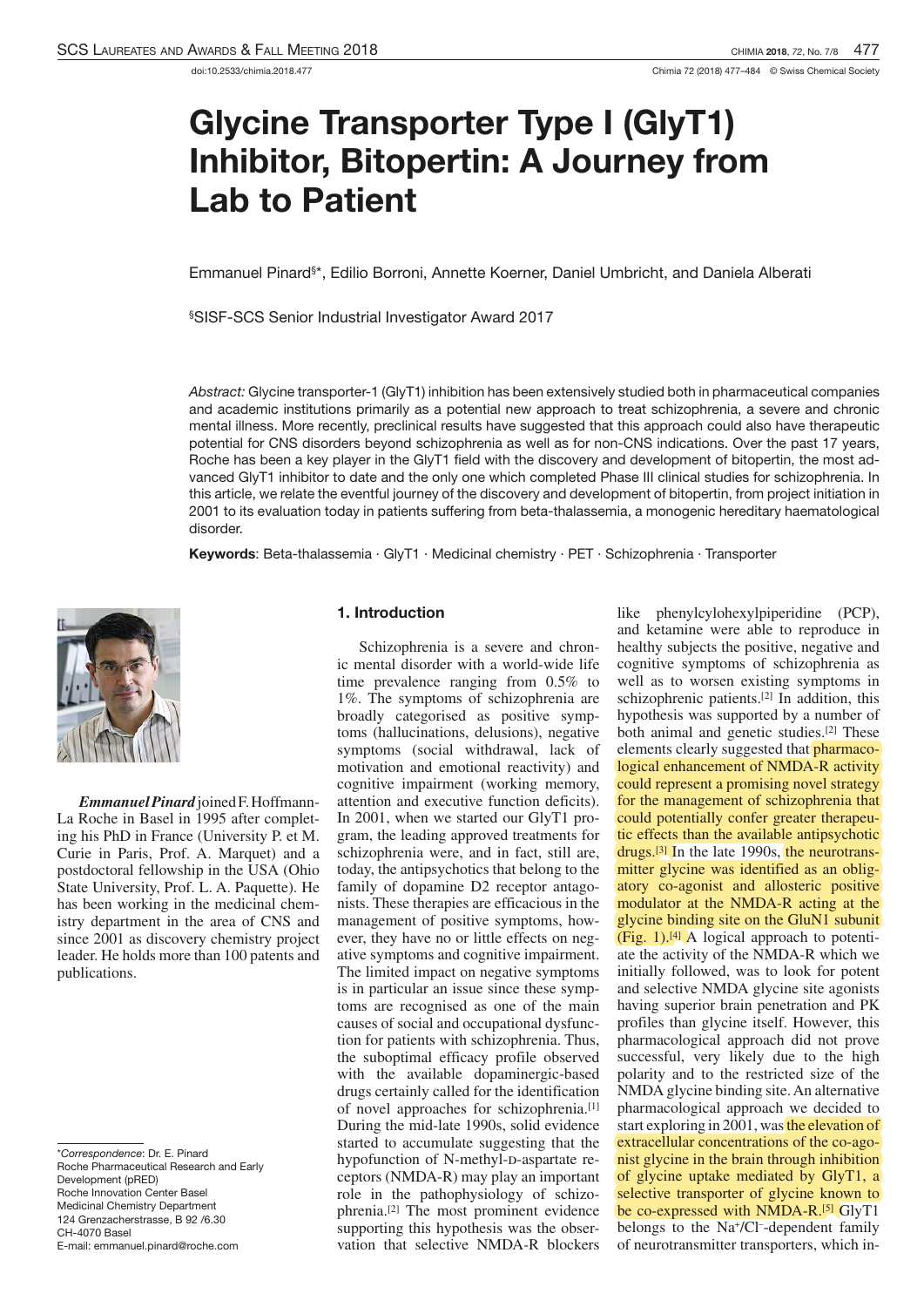cludes GlyT2, another selective transporter<br>of glycine which shares  $50\%$  amino-acid similarity with  $GlyT1$ , as well as the wellknown GABA and monoamine transporters such as the serotonin and dopamine transporters: SERT and DAT. GlyT1 has a widespread distribution in the brain and a widespread distribution in the brain and is expressed both on presynaptic neurons<br>and an astroquias of NMDA synapses (Fig. and on astrocytes of NMDA synapses (Fig.  $\frac{1}{16}$ ) Symmetric for the Cly<sup>T1</sup> inhibitor on 1).<sup>[5]</sup> Support for the GlyT1 inhibitor approach and therefore for our project, came later, in 2004, when Tsai *et al.* reported positive results of clinical studies showing that a high dose  $(2 \text{ grad } y)$  of sarcosine<br>(N mother obtaine) or work  $Cl<sub>v</sub>TI$  inhibi-(N-methyl glycine), a weak GlyT1 inhibitor, had beneficial effects on positive, negative and cognitive symptoms in schizophrenic patients when administered on top phrenic patients when administered on top of conventional schizophrenia drugs.[6]

#### 2. Discovery of Bitopertin

In 2001, the year of the start of our program, the field of GlyT1 started to evolve in the scientific community. This was mainly due to the publication of the very first potent and selective GlyT1 inhibitors: first potent and selective GlyT<sub>1</sub> inhibitors.<br> $\cos 24509^{17}$  and ATV 5407 (Eq. 2) [8]  $\text{Urg-24598}^{(7)}$  and ALA-5407 (Fig. 2).<sup>[9]</sup> Interestingly, from a structural point of view, these first inhibitors were both sarcosine-based derivatives, carrying large hydrophobic fragments reminiscent of hydrophobic fragments reminiscent of those found in known inhibitors of other members of the same transporter family, namely SERT.

These exciting reports appeared to have trigged the initiation of GlyT1 inhibitor programs at many other pharmaceutical companies, some of them focusing<br>their medicinal chemistry activities on the sarcosine chemotype, as indicated by articles or patents published a few years articles or patents published a few years<br>lotar<sup>15h cl.</sup> A+ Doobe, we decided not to embark on a competitor-driven chemis- $[50, c]$  At Roche, we decided not to embark on a competitor-driven chemistry program on sarcosines. This decision was mainly based on the observation that<br>single administration of low, *in vivo* pharmacologically active doses of Org-24598 or ALX-5407 in rodents caused a range of severe side effects including ataxia, motor and respiratory dysfunction. At the time of this decision, we did not know whether these effects were target or class<br>related. Later studies published by others related. Later studies published by others suggested that the side effects observed with these early sarcosines were in fact likely due to their very slow dissociation binding kinetics  $(i.e. \text{slow } k_{\text{off}})$  making them pseudo-irreversible inhibitors of GlyT1.[9] These sarcosines have nevertheless been very useful pharmacological tools to us for the establishment and validation of both *in vitro* and *in vivo* assays of the screening cascade we used during our lead identification and optimisation program (Fig. 3).



Fig. 1. GlyT1 inhibition: a mechanism to potentiate NMDA-R activity through local increase of the level of the co-agonist glycine.



Fig. 2. Sarcosine derivatives: the first potent and selective described GlyT1 inhibitors.



Fig. 3. Screening cascade used during the lead identification/ optimization phase.

Noteworthy, as a first-line model for the *in vivo* screening of our compounds, we have utilised the L-687,414 induced hyperlocomotion assay, a novel procedure established in the project which we found able to reliably and rapidly detect the *in vivo* activity of GlyT1 inhibitors.[10] In this assay, the activity of compounds are determined by measuring their ability to prevent the hyperlocomotion induced in mice by L-687,414, a selective brain penetrant an-

tagonist at the glycine site of the NMDA receptor.<sup>[11]</sup> Inis effect observed with<br>Clast<sub>1</sub> inhibitors likely recults from the GlyT1 inhibitors likely results from the increased extracellular level of glycine in the brain and the subsequent displacement of L-687,414 from the glycine binding site of the NMDA receptor. This pharmaco-dynamic *in vivo* method proved to have excellent throughput and turned out to be essential for extremely efficiently guiding our discovery program. Active compounds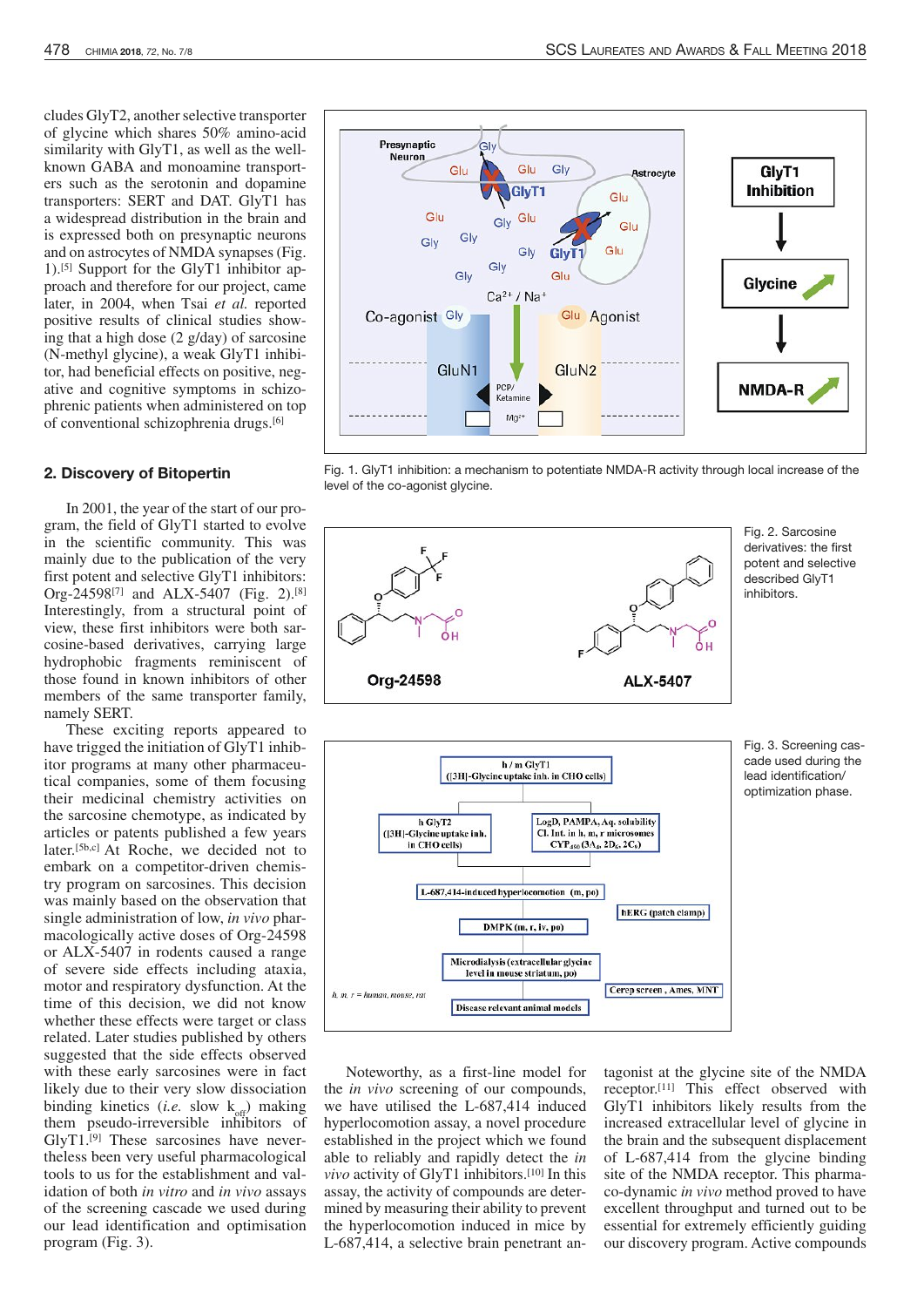in this model were then tested in the more<br>labour intensive and time consuming microdialysis procedure to evaluate their crodialysis procedure to evaluate their effect on extracellular glycine levels in mouse brain.

# 2.1 HTS Campaigns: Identification of Benzoylpiperazine Hit Series

with the aim to identify non-sarcosinc-based GlyT<sub>1</sub> inhibitor scarious, an HTS campaign of the Roche compound collection (of about 700,000 compounds) was performed early 2001 using a [3H]-glycine uptake inhibition assay performed with CHO cells transfected with hGlyT1. This campaign successfully delivered a number of structurally diverse hit classes showing, for some, excellent GlyT1 potency (Fig. 4). However, our optimisation activities on these scaffolds did not lead to compounds with sufficiently attractive overall profiles with sufficiently attractive overall profiles and these classes had to be abandoned.<sup>[12]</sup> The most common issues we encountered in<br>these series were: low selectivity against the these series were: low selectivity against the GlyT2 isoform, high microsomal clearance as well as off-target activities.

were faced with the hit series identified from the  $2001$  HTS, led us in  $2002$  to perform a follow-up screen on new compounds (about 60,000) that had been added to the Roche collection since the first camto the Roche collection since the first campaign. Among the vandated hits identified, the benzoylpiperazine compound **<sup>1</sup>**[13] (Fig. 5) carrying a morpholine and a nitro group at positions  $2$  and  $3$  respectively on the benzoyl part and a  $2$ -fluoro-4-acetophenone group on the piperazine nitrogen immediately attracted our attention not only by its excellent GlyT1 potency (15 nM) but also by its chemical simplicity and tractability.<br>Strikingly, this hit was a singleton that originated from a purchased benzoylpiperazine inated from a purchased benzoylpiperazine library containing more than 900 members. A literature and patent search revealed that although structurally simple, 2,5-disubstialthough structurally simple, 2,5-disubstituted benzoylpiperazine chemotypes, such as **<sup>1</sup>** had practically not been described in medicinal chemistry programs earlier. Thus, the identification of **<sup>1</sup>** opened to us an exciting patent free chemical space in which we could operate. In addition, further profiling revealed, that, **<sup>1</sup>** had positive characteristics: a good selectivity against GlyT2, no off-target activity in a Cerep panel screen (86 targets), good molecular<br>properties with a medium LogD and high properties with a medium LogD and high permeability (PAMPA) as well as *in vivo* activity in our L-687,414-induced hyperlocomotion screening assay after ip administration (ID<sub>50</sub>: 20 mg/kg) indicating CNS penetration. On the more negative side, **<sup>1</sup>** displayed a pronounced microsomal clearance resulting in low oral bioavailability and was thus devoid of oral activity in our *in vivo* screening model.Another limitation was the presence of the nitro group, an ele-



Fig. 4. Hits from the first HTS campaign.



Fig. 5. Structure and profile of benzoylpiperazine HTS hit 1.

ment often causing safety concern due to its<br>well-documented mutagenic and carcinogenic potential. The overall attractive progenic potential. The overall attractive pro-<br>file of hit **1** together with its high chemical tractability led us to decide early 2003 to focus our medicinal chemistry program exfocus our medicinal chemistry program exclusively on this benzoylpiperazine class.

#### 2.2 From HTS Hit 1 to Bitopertin

The key drug design steps that led to the identification of bitopertin are indicated in Fig.  $6$ .<sup>[13,14]</sup> The first goal was to identify drug-like and safe replacements for the nitro group and to establish the SAR at the regions. A detailed evaluation of a diverse set of substituents at position 5 revealed set of substituents at position 5 revealed that the methylsulfone group (compound **2**) behaved as an excellent substitute for the nitro group. Indeed, with this polar electron nitro group. Indeed, with this polar electron withdrawing group in place, not only was the GlyT1 potency retained, but also the activity at GlyT2 was abolished, the solubility wasimproved and the intrinsic clearance in particular in rat microsomes was reduced (Fig. 7). Therefore, methylsulfone soon constituted our preferred group at position 5 on our benzoylpiperazine scaffold. Atthe morpholine position, a broad diversity of substituents was found to be tolerated such as alkoxy, alkyl amino, aromatic, heteroar-<br>omatic, cycloalkyl and heterocycloakyl omatic, cycloalkyl and heterocycloakyl groups provided that these groups had an adequate size and lipophilicity. At the lefthand aromatic moiety, a polar or lipophilic electron withdrawing group in para position was required for GlyT1 activity such as  $-CF_3$ ,  $-CIN$ ,  $SO_2$  With this critical<br>SAD information in hand, the functioning of SAR information in hand, the first round of optimization was then performed by combining best elements identified at the morpholine and left-hand aryl moieties keeping<br>the methylsulfone group at position 5. This work, which was done mostly using parallel synthesis, allowed the rapid production of a large number  $(>100)$  of highly potent analogues. The profiling of this diverse set of compounds in our battery of multi-diof compounds in our battery of multi-dimensional optimisation (MDO) assays,<sup>[15]</sup> to measure their molecular properties and microsomal clearances aswell asthe assessment of their effects in our rapid L-687,414<br>hyperlocomotion screening model, quickly hyperlocomotion screening model, quickly indicated that analogues having an alkoxy group at the initial 'morpholine' region had<br>the best overall profile with balanced molecular properties, high metabolic stability and oral bioavailability. A representative and oral bioavailability. A representative example from this promising subclass was the cyclopropylinethylenoxy-substituted<br>compound **3** (GlyT1  $EC_{50} = 16$  nM) having a 2-F, 4-CN-phenyl moiety on the left-hand side. Compound **<sup>3</sup>** displayed an excellent mouse oral bioavailability ( $F = 100\%$ ) and a good oral effect in the L-687,414-based assay (ID<sub>50</sub> = 3 mg/kg) despite demonstrating a fairly low brain penetration (brain/ plasma: 0.1). Moreover, in the microdialysis procedure performed in mice, **<sup>3</sup>** produced a robust 2.3-fold glycine increase over basal level at an oral dose of 10 mg/ kg thus offering the mechanistic proof that compounds from our series such as **<sup>3</sup>** were acting *in vivo* as GlyT1 inhibitors. In addition, **<sup>3</sup>**, like all compounds from the alkoxy subclass, showed no significant inhibition of the major drug metabolizing  $C_1P_{450}$  enzymes and was devoid of off-target activities in a Cerep selectivity screen. However, **<sup>3</sup>** could not be developed further because of a pronounced hERG inhibitory activity  $(IC_{50}: 0.6 \mu M).$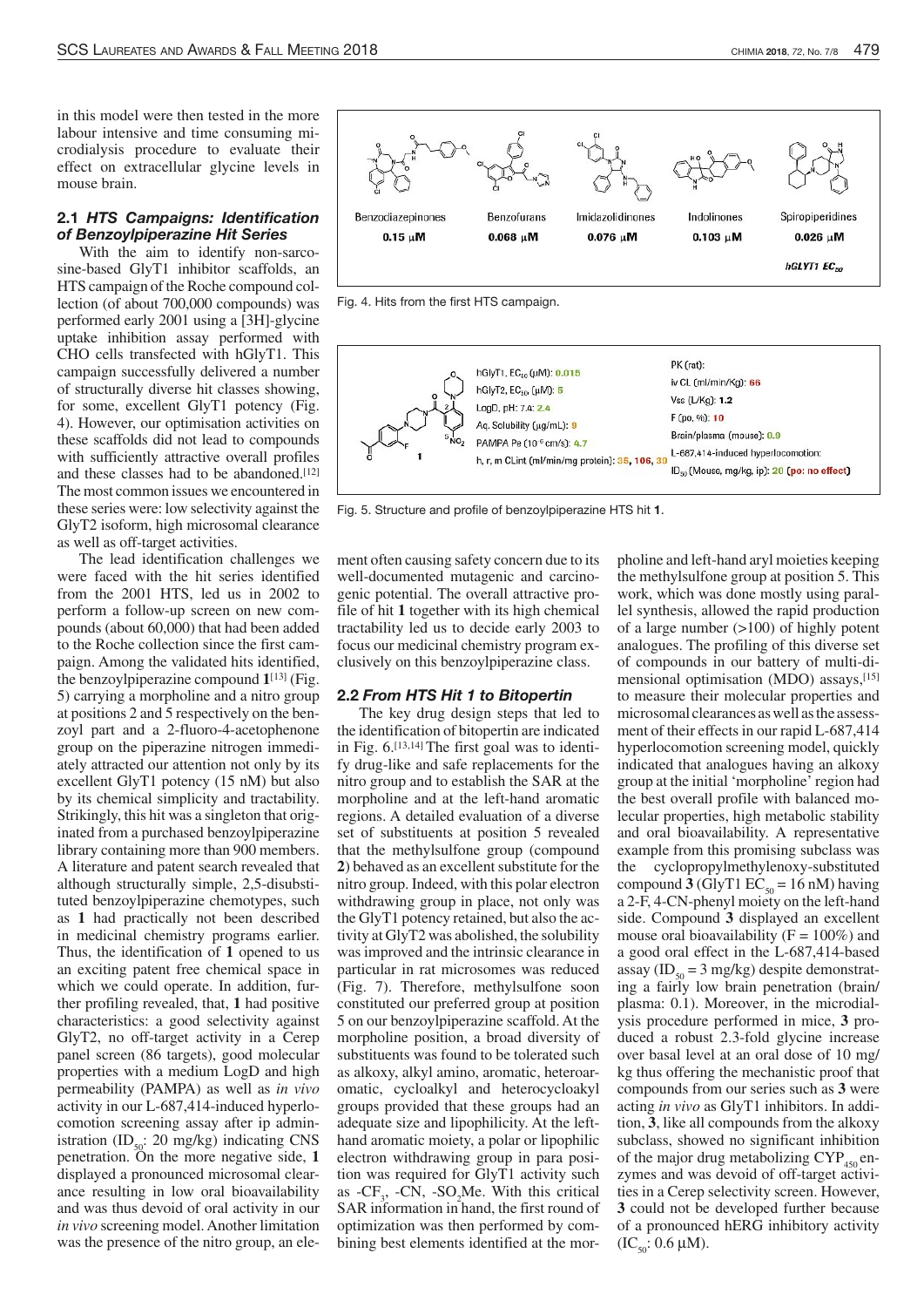The evaluation of a diverse set of alkoxy moieties revealed that a significant decrease of hERG activity was observed upon replacing the cyclopropylmethylupon replacing the cyclopropylmethyl-enoxy group of **<sup>3</sup>** with shorter substituents such as the isopropyloxy or trifluoisopro-pyloxy group (compound **<sup>4</sup>**). Moreover, with the trifluoisopropyloxy group in place, a simultaneous improvement in brain penetration (brain/plasma: 0.25) and  $\sin in$  *in vivo* efficacy  $(ID_{50} = 1 \text{ mg/kg po})$  was observed. Thus, the trifluoisopropyloxy group having positive effects on CNS pengroup having positive effects on CNS pen-etration plus *in vivo* and hERG profiles emerged as the best substituent among the set of alkoxy residues we explored. Next, keeping this group in place, a further improvement in brain penetration was seen provement in brain penetration was seen<br>upon replacing the polar *p*-nitrile substituent by the more lipophilic *p*-trifluorome-<br>thyl group at the left-hand aromatic moiety (compound **5**, brain/plasma 1.15). This<br>cood result was arrived by the reduced good result was explained by the reduced polar surface area (PSA) and the increased lipophilicity (clogP) of **<sup>5</sup>** compared to the nitrile substituted compound **<sup>4</sup>**. In fact, the CNS penetration in our series was gener-PSA and clogP as descriptors. $[14]$  In addition to its improved brain penetration, dition to its improved brain penetration, trifluoromethylated compound **<sup>5</sup>** exhibit- $\frac{dE}{dt}$  (IC<sub>50</sub> = 6.9 µM) compared to **4**. Next, a further improvement in hEDG selectivity further improvement in hERG selectivity<br>profile could be efficiently reached upon profile could be efficiently reached upon exchanging the left-hand aromatic nucleus of 5 with more polar heteroaromatic systems as seen with trifluoromethyl-pyridyl tems as seen with trifluoromethyl-pyridyl substituted compound **<sup>6</sup>** displaying <sup>a</sup> cause of its decreased clogP and increased hERG IC<sub>50</sub> of 20  $\mu$ M. However, likely be-PSA, **6** displayed a reduced CNS penetra-<br>PSA, **6** displayed a reduced CNS penetra- $\frac{1}{2}$  *in vivo* activity  $\left(\text{ID}_{50} = 5 \text{ mg/kg po}\right)$ . This deficiency could be nicely addressed upon<br>inserting at the position 3 of the pyridyl inserting at the position 3 of the pyridyl unit of **<sup>6</sup>** <sup>a</sup> fluorine atom. The resulting potent compound 7 exhibited indeed an improved brain penetration (brain/plasma: improved brain penetration (brain/plasma:<br>0.5) and consequently a superior *in vivo*<br>offect (ID,  $= 1 \text{ rad}(\cos \pi \omega)$  while leaving effect (ID<sub>50</sub> = 1 mg/kg po) while keeping the hERG activity at low level  $(IC_{50} =$ 



Fig. 6. From benzoylpiperazine HTS hit 1 to bitopertin: Key drug design steps.



<sup>20</sup> <sup>µ</sup>M). The alternative substituents that were evaluated at the same position (*i.e.* ing much inferior profiles, showing here the unique beneficial effect that a fluorine atom can have on compound properties. atom can have on compound properties. Best profile was achieved with the (*S*) configurated enantiomer **<sup>8</sup>** showing, in comparison with the (*R*)-enantiomer, <sup>a</sup> higher GlyT1 potency ( $IC_{50} = 30$  nM) and a superior *in vivo* efficacy that reached an  $ID_{50}$  as low as 0.5 mg/kg po while retain- $10^{150}$  as low as 0.5 mg/kg po while retain-<br>ing a low hERG activity  $10^{15}$  ( $10^{14}$ ) $1^{141}$ ). Further profiling revealed that **<sup>8</sup>** had an GlyT2 isoform  $(IC_{50} > 30 \mu M)$  and was<br>devoid of off terms estimities in a Germ devoid of off-target activities in a Cerep selectivity screen. *In vivo* pharmacokinetic studies in our two preclimear species. The<br>and monkey<sup>[14]</sup> showed that **8** had a low plasma clearance, a good oral bioavailabila Physiologically Based Pharmacokinetic a Physiologically Based Pharmacokinetic modelling (PBPK) approach,<sup>[16]</sup> a terminal half-life of about 40 h in the human spe-<br>cies was predicted for **8** supporting for this compound a once-daily dosing regimen.<br>As a result of its highly promising early As a result of its highly promising early preclinical profile, compound **<sup>8</sup>**, named first RG1678 and later on bitopertin, was selected early 2004 as a clinical candidate. selected early  $2004$  as a clinical candidate. In summary, starting from our benzoylpiperazine hit structure (Fig. 7), the discovery process we followed led us, in just one year, to a highly optimised molecule in which each functional group around the in which each functional group around the central core has a specific role and nicely pound profile. The availability of a fast *in*<br>pound profile. The availability of a fast *in vivo* screening assay together with the capacity to profile our compounds in parallel pacity to profile our compounds in parallel<br>in *in vitro* MDO assays have been essential<br>to deciment to identify BG1678, fulfill to design and to identify  $KCI078$ , fulfilling our desired compound profile within a short timeframe.

# 3. Discovery of Roche GlyT1 PET Tracer [ <sup>11</sup>C]RO5013853

To support the clinical development of bitopertin, we started mid-2004 a program aiming at discovering a suitable PET tracer for GlyT1. A PET ligand ble PET tracer for GlyTT. A PET ligand is an important and powerful biomarker agent that allows the determination of the relationship between the drug dose, plasma exposure, target occupancy and therapeutic effect. At that time, no such ligand had been reported for GlyT1. Our search began with the profiling of tritiated-bitopertin in *in vitro* autoradiography in rat brain slices. Unfortunately, it did not behave well in this experiment. A strong non-specific binding due likely to a relatively high lipophilicity (clogP: 3) and atively high hipophilicity (cloge:  $3$ ) and<br>high grate in higher (070' in the net) was  $\frac{m}{2}$  protein binding (97% in the rat) was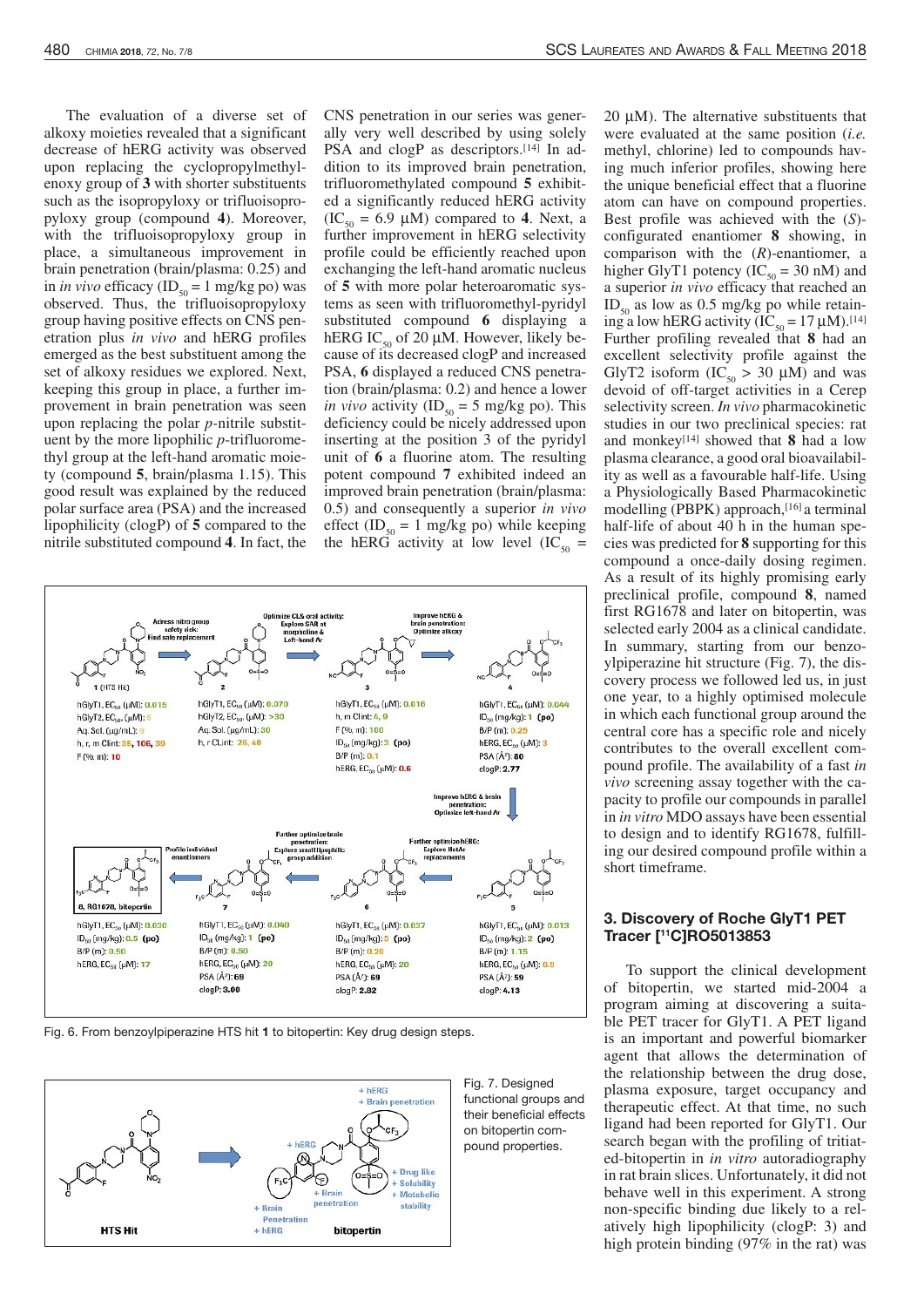observed. These results led us to profile, from a structurally related series, named benzoylisoindolines, a class we had identified during the course of our medicinal tified during the course of our incurental program following a cyclic amine screen-<br>ing engroech  $(F_{\alpha}^{\bullet} S)$  [17] ing approach (Fig. 8).<sup>[17]</sup><br>In this series, a larger structural diversi-

ty for GlyT1 activity was observed on the ty for GlyT<sub>1</sub> activity was observed on the left-hand region compared to the parent benzoylpiperazine series, which led to the identification of a number of highly potent, CNS penetrant molecules having reduced CNS penetrant molecules having reduced Ilpophilicity and protein binding.<sup>[17]</sup>Among<br>those was RO4003850/BC7119 (Eig. 8) those was RO4993850/RG7118, (Fig. 8)<br>a molecule that in fact reached and completed phase I clinical studies in healthy volunteers.<sup>[18]</sup> RO4993850 as well as two tetrahydropyranyl-substituted-isoindolines, RO5013852 and RO5013853 (Table 1), RO5013852 and RO5013853 (Table 1), were tritiated and profiled in *in vivo* autoradiography experiments. The selection of the latter two compounds was also based on the fact that both demonstrated a high iv clearfact that both demonstrated a high iv clearance, a property known to be favourable for a PET radiotracer (Table 1). Gratifyingly, ited, as wished, robust specific signals, superior to those measured for bitopertin and RO4993850, two low clearance compounds. RO5013852 and RO5013853 were thus selected as potential PET candidates.

For the synthesis of our two PET can-For the synthesis of our two PET candidates, we envisioned to label the methyl-sulfone substituent with the shortlived <sup>11</sup>C radioisotope (half-life of about 20 min.). In collaboration with Prof. Dean F. Wong and Robert F. Dannals from the Johns Hopkins University School of Medicine, this goal could be achieved through the incorporation of the radioisotope in the fi-<br>
rad step through methylation of an easily nal step through methylation of an easily accessible source sulfinate precursor with<br> $\frac{15}{10}$  mathedial ide (Fig. 0)  $\frac{100}{100}$  $\lfloor$ <sup>11</sup>C]-methyliodide (Fig. 9).<sup>[19]</sup>



Fig. 8. From benzoylpiperazine to benzoylisoindolines: Expanding the GlyT1 chemistry and clinical toolbox.

In a subsequent PET study done stronger specific signal and better brain  $^{11}$ C]RO5013853 showed a stronger specific signal and better brain thus selected for further characterisation.  $\frac{11}{11}$ C RO5013852 and was Furthermore, blockade experiment with Furthermore, blockade experiment with bitopertin showed that [<sup>11</sup>C]RO5013853 was suitable for receptor occupancy stud-<br>ies. In the baboon, 50% receptor occupancy in the thalamus was achieved for pancy in the thalamus was achieved for bitopertin at the plasma concentration  $(\text{OCC}_{50})$  of 332 ng/ml.<sup>[20]</sup> In PET studies performed in human (healthy volunteers), [ <sup>11</sup>C]RO5013853 performed equally well.

 $[21]$  At steady state, bitopertin produced, in the pons, thalamus, and cerebellum, in the pons, thalamus, and cerebellum, a dose-dependent engagement of the GlyT1 target with plasma Occ<sub>50</sub> of about 190 ng/ml, at an estimated dose (ED<sub>50</sub>) 190 ng/ml, at an estimated dose  $(ED_{50})$ <br>of 15 mg [22] In gummony with  $[1]$ Cl of 15 mg.<sup>[22]</sup> In summary, with  $\lfloor$ <sup>11</sup>C] RO5013853, we successfully discovered ROJ013833, we successfully discovered and developed a valid  $FET$  tracer for the  $C1xT1$  tensor. This tracer has been an im-GlyT1 target. This tracer has been an important tool for supporting clinical dose portant tool for supporting clinical dose selection as well as for interpreting the dose/efficacy relationship observed with bitopertin both in preclinical and clinical studies (*vide infra*).

Table 1. Properties of PET tracer candidates and their specific signal in in vivo rat autoradiography

|                                                   | $0 = S = 0$<br><b>Bitopertin</b> | $0 = \dot{\$} = 0$<br>RO4993850 | $0 = $ = 0$<br>RO5013853 | $0 = s = 0$<br>RO5013852 |
|---------------------------------------------------|----------------------------------|---------------------------------|--------------------------|--------------------------|
| hGlyT1 IC50 [µM]                                  | 0.013                            | 0.029                           | 0.012                    | 0.017                    |
| clogP                                             | 3.03                             | 1.98                            | 2.52                     | 2.23                     |
| Cl., Rat iv [ml/min/kg]                           | 4.3                              | 1.9                             | 21                       | 22                       |
| Brain/Plasma, Rat                                 | 0.7                              | 0.2                             | 0.7                      | 0.7                      |
| Prot. Binding [% bound]                           | 97                               | 74                              | 89                       | 88                       |
| Rat in vivo autoradiography (TB/NSB) <sup>a</sup> | 2.1                              | 1.5                             | 3.5                      | 3.2                      |

<sup>a</sup>TB/NSB: Total Binding/ Non-Specific Binding of [3H]-ligand (measured in Medulla-Pons, rat ); \*Indicates position of tritium.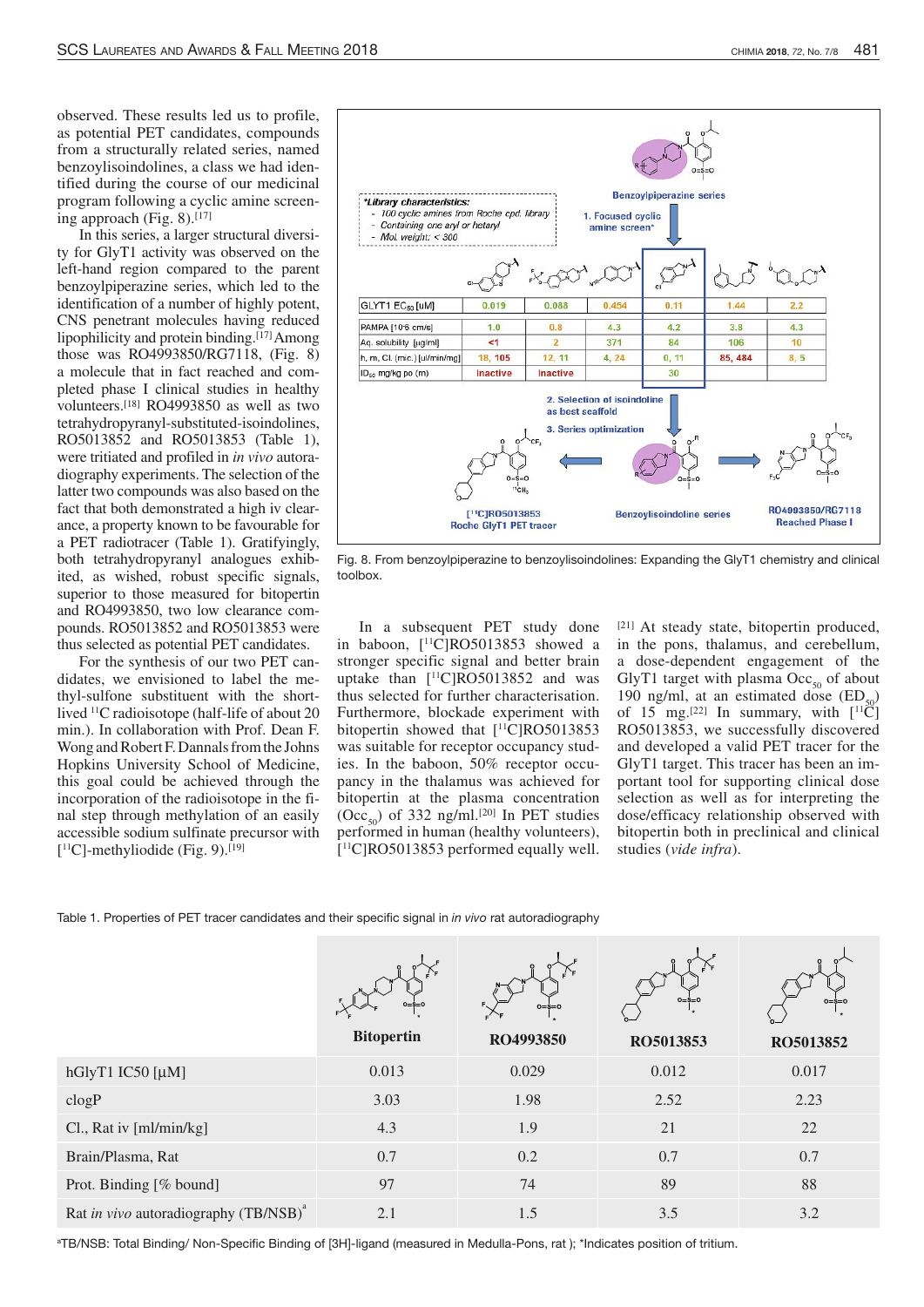Fig. 9. Radiosynthesis of [ <sup>11</sup>C]RO5013852 and [ <sup>11</sup>C]RO5013853: incorporation of  ${}^{11}CH<sub>2</sub>$ at the last step.



#### 4. Preclinical Profile of Bitopertin

# 4.1 In vitro and in vivo Pharmacological Effects

Following its discovery, bitopertin was extensively profiled in <sup>a</sup> number of *in vitro* and *in vivo* pharmacological assays. First, interestingly, detailed *in vitro* kinetic stud-<br>ies showed that bitopertin behaved as a ies showed that bitopertin behaved as a non-competitive inhibitor with respect to the glycine binding site of the transporter and was interacting in fact, in a competitive manner with the site occupied by sarcomanner with the site occupied by sarcosine derivatives such as  $\text{Urg-24398}$ .<sup>[23]</sup> In rat hippocampal slice preparations, bitop-<br>ertin showed effect on long-term potentiation (LTP), a cellular mechanism known ation (LTP), a centuar mechanism known to be NMDA receptor-dependent.<sup>[24]</sup> Interestingly, in this assay, we observed<br>an inverted U-shape concentration-response curve. Indeed, at the lower tested concentrations (30 and 100 nM), bitopertin increased LTP suggesting, as expectthe increased LTP suggesting, as expected, an activation of the NMDA receptor, which likely results from an increase in the extracellular level of the co-agonist glycine. However, at a higher concentra-<br>tion (300 nM), bitopertin had no effect on LTP. This lack of activity observed at such high concentrations could potentially result from the cellular internalization of the NMDA-R due to an excessive release the NMDA-R due to an excessive release of glycine. Such an inverted U-shape concentration-response curve observed with bitopertin on LTPhad in fact been reported earlier with another selective GlyT1 inhibitor, CP-802,079.[24] As LTP is one of the major cellular mechanism that underlies synaptic plasticity, learning and memory, the *in vitro* effect observed on LTP suggested that bitopertin had potential in promoting cognitive processes. Microdialysis<br>experiments in freely moving rats showed experiments in freely moving rats showed that bitopertin dose-dependently increased brain extracellular glycine levels with a plateau reached at about 2.3 fold over basal levels. Interestingly, an almost identical increase of glycine was measured at the same doses in the rat CSF, suggesting that CSF glycine could provide a useful clinical biomarker for measuring the pharmacodynamic effect of bitopertin in the human CNS.[23] Bitopertin was found to show behavioural effects in several naïve<br>and pharmacologically challenged animal models. In addition to its robust effect in models. In addition to its robust effect in the L-687,414-induced hyperlocomotion

assay (ID<sub>50</sub> = 0.5 mg/kg po, *vide supra*), bitopertin prevented the hyperlocomotion induced by amphetamine in mice, a conventional dopaminergic-based model used to assess the ability of compounds to treat positive symptoms in schizophrenia. In this experiment, the maximal effect was this experiment, the maximal effect was  $\frac{1}{2}$  observed at a low dose. 0.3 mg/kg and not at higher doses (1 and 3 mg/kg) implying the presence of an optimal dose range to reach efficacy. Interestingly, the effect ob-<br>served with bitopertin in this model sugserved with bitopertin in this model suggested that dopaminergic transmission in the brain could be modulated through inhi-<br>bition of GlyT1 and without direct action at dopamine D2 receptors. Bitopertin was also found to reduce the hypersensitivity to amphetamine challenge in rat sub-chronically treated with the selective NMDA-R blocker PCP, an animal paradigm mimicking the exaggerated amphetamine senicking the exaggerated amphetamine sensitivity typically observed in patients with schizophrenia. Thus, these results nicely suggested that bitopertin could correct suggested that bitopertin could correct a change of dopaminergic activity in the brain caused by NMDA receptor hypo-<br>function. Furthermore, in the cognition delayed-match-to-sample (DMTS) model conducted in naïve non-human primates, conducted in naïve non-human primates, bitopertin improved performance, suggesting that blockade of GlyT1 enhanced pre-<br>frontal cortex activity, a function known to be impaired in patients with schizophrenia that may contribute to the formation of that may contribute to the formation of cognitive and negative symptoms. Again, an inverting U-shape dose response curve was observed in this preclinical study.<sup>[25]</sup><br>Finally, an the sofety side, importantly. Finally, on the safety side, importantly, unlike the first described sarcosine-based GlyT1 inhibitors (*vide supra*), bitopertin did not show effects on locomotion, nor effects on respiration in rodents, which were considered of toxicological relevance.<br>Overall bitopertin was found to be safe and Overall bitopertin was found to be safe and well-tolerated in the preclinical toxicological studies we conducted.

## 4.2 Receptor Occupancy/Efficacy Relationship in Preclinical Studies

Having established with our PET tracer, the plasma/receptor occupancy relationship in the two preclinical species, rat and monkey (*vide supra*), we could determine the GlyT1 target engagement needed for bitopertin to attain efficacy in the behavioural assays described above. It is of note that the plasma concentrations of bitopertin measured at active doses in the rodent<br>L-687,414/amphetamine-induced hyperlocomotion and amphetamine-induced hypersensitivity assays, led to a maximal hypersensitivity assays, i.ed to a maximal<br>ChrT1 cocuronal of only  $50\%$  [26] A cim Gly 11 occupancy of only  $50\%$ .<sup>[26]</sup> A sim-<br>iler receptor ecoupancy of about  $40\%$  west ilar receptor occupancy of about 40% was<br>produced by bitopertin in the non-human primates at doses that improved perforprimates at doses that improved perfor-<br>mance in the DMTS task (*vide supra*) and in agreement of the observed invert-<br>ed U-shape dose response profile, higher receptor occupancies did not lead to effireceptor occupancies did not lead to efficacy.<sup>[25]</sup> In summary, we found that a low to medium target engagement of less than<br>50% was in fact sufficient to reach optimal effects in the tested preclinical models. These very important results strongly suggested that doses leading to a low-medium GlyT1 receptor occupancy needed to be tested in the coming phase II proof of contested in the coming phase II proof of concept study in patients with schizophrenia.

## 5. Clinical Results of Bitopertin in Healthy Volunteers and in Patients with Schizophrenia

The human clinical phase I trials of bi-<br>topertin were initiated in December 2005 in healthy volunteers. First, the single and multiple ascending dose studies showed bitopertin to be safe and well-tolerated. The measured PK parameters (Cmax, The measured  $\Gamma$ K parameters (Cmax,  $AUC$ , half-life) across the full range of administered doses were found in very good agreement with those predicted using the PBPK approach during preclinical development.<sup>[16]</sup> In particular, a measured terminal half-life of 40 h (predicted 40 h, terminal half-life of 40 h (predicted 40 h, *vide supra*) confirmed that bitopertin could be administered once-daily. In a subsequent CSF biomarker study, the effect of bitopertin on central levels of glycine was evaluated in healthy male volunteers was evaluated in healthy male volunteers treated with four sequential dose levels<br> $(2, 10, 20, 60 \text{ ms})$  and dollar for 10 days  $(3, 10, 30, 00 \text{ mg})$  once daily for 10 days. As expected based on our precinical data (*vide supra*), bitopertin was found to dose dependently increase glycine levels in the CSF as compared to baseline values.[18] In addition, a 2.3-fold increase was measured at day 10 at the highest dose tested, which, in fact was similar to the maximal increase previously observed in rats (*vide supra*) suggesting that, at this dose, bitopglycine in humans. The dose-dependent glycine in humans. The dose-dependent increase of CSF glycine observed in this study proved the mechanism of action of  $\frac{1}{2}$ for the first time. These encouraging results were key elements in the decision to proceed with the development of bitopertin and for the choice of the clinical doses to be used in the subsequent trial in schizophrenic patients. The phase II proof-ofconcept study that started at the beginning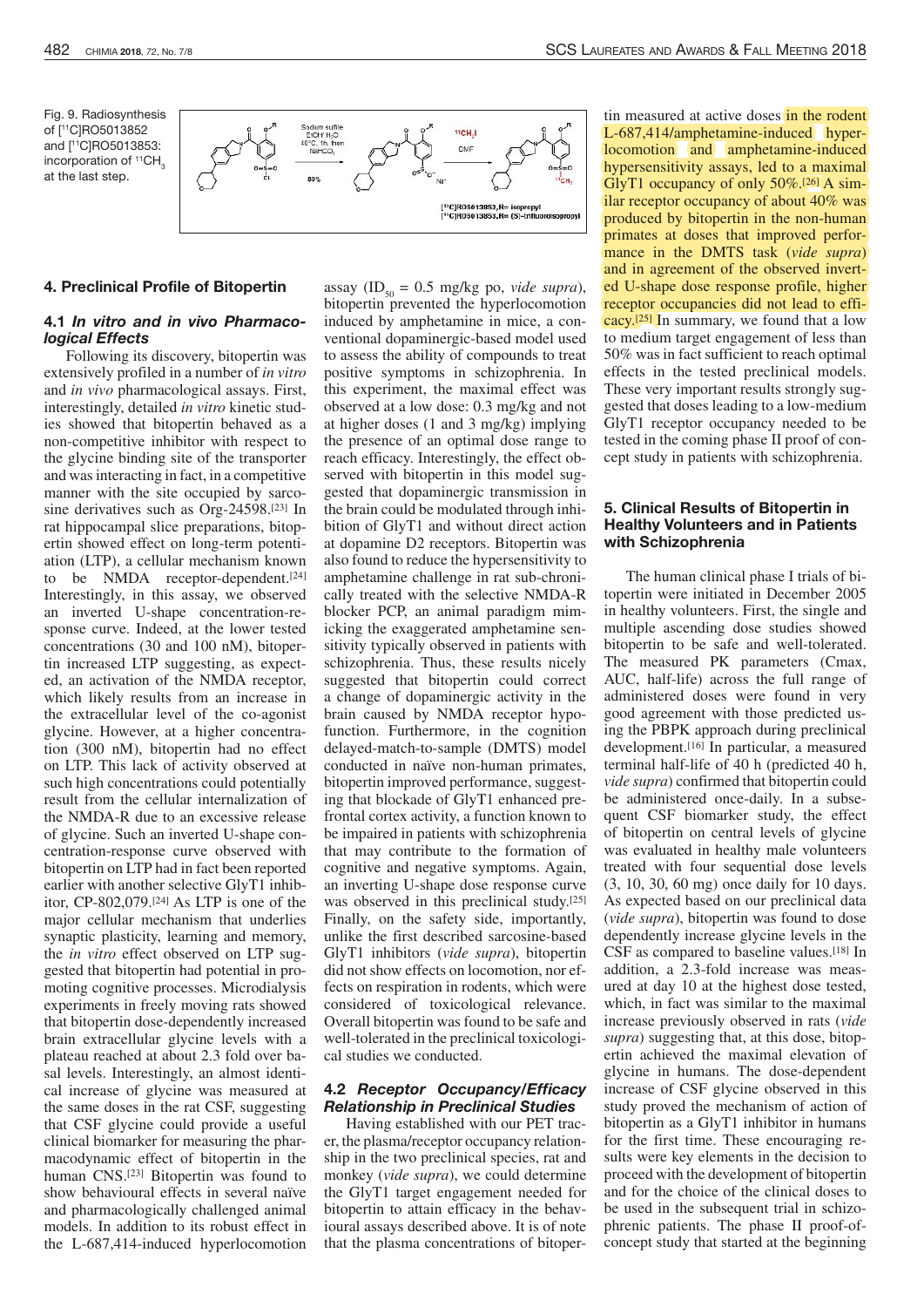of 2008 investigated the efficacy and safety tin  $(10 \text{ mg}, 30 \text{ mg}, 60 \text{ mg})$  in patients with schizophrenia and predominant negative symptoms who were stable on an antipsychotic treatment. The patients were treated for eight weeks with bitopertin or placebo given orally once a day. The three tested doses,  $10$ ,  $30$ ,  $60$  mg, were chosen to covdoses, 10, 30, 60 mg, were chosen to cover a broad range of CSF glycine increase, from low to high/maximal, as measured in the CSF study in healthy subjects (*vide supra*). Gratifyingly, at the end of 2009, been obtained in this phase II proof-ofbeen obtained in this phase  $\frac{1}{20}$  proof-ofmg significantly improved negative symp- $\mu$ <sup>27]</sup> The doses of 10 and 30 toms vs placebo. A trend towards functional improvement was also seen in the tional improvement was also seen in the 10 mg group compared to placebo.<sup>[28]</sup> Thus at the 10 mg dose, bitopertin demonstrated a consistent and **clinically meaningful** reduction in negative symptoms of schizreduction in negative symptoms of semiophrenia, accompanied by the emergence of functional improvement. Efficacy parameters were improved to a lesser extent<br>with the 30 mg dose and no improvement in any endpoints was seen at 60 mg, the in any endpoints was seen at 60 mg, the mignest dose tested.<sup>[28]</sup> Thus, fully consist-<br>ont with the **meults e**stained in preclinical ent with the results obtained in preclinical<br>models, an inverted U-shape dose efficacy relationship was also observed in patients. Furthermore, using as basis the dose/GlyT1 target engagement relationship measured target engagement relationship measured in healthy volunteers (*vide supra*), the receptor occupancies achieved in patient by bitopertin in the phase II proof-of-concept study was estimated to be 47%, 67% and 77% at the 10, 30 and 60 mg dose respectively.<sup>[28]</sup> Thus, again, fully consistent with the preclinical efficacy data, **bitopertin was** found to provide strongest clinical effects found to provide strongest clinical effects at a partial target occupancy of less than 50%. Overall, pleasingly, a very successful translation from animal models to patients with schizophrenia appeared to operate with our GlyT<sub>1</sub> inhibitor.<sup>[29]</sup> Noteworthy, the inverted U-shape dose response relationship as well as the partial receptor occupancy needed for efficacy appear general characteristics of this mechanism of action as these pharmacological features have since been reported for several other GlyT1 inhibitors from diverse chemical series.[30] Bitopertin was the first potent and selective GlyT1 inhibitor to demonstrate beneficial effects on negative symptoms in patient with schizophrenia, symptoms that are, as already indicated, poorly addressed with conventional antipsychotic therapies. These results certainly generated great excitement in the scientific community, as our molecule working *via* a novel mechanism of action was seen as a possible disease changing treatment in patients with schizophrenia.[31] These highly encouraging results then prompted Roche

to initiate a comprehensive clinical Phase<br>III program named Searchlyte to investigate bitopertin in combination with second-generation antipsychotics in patients with predominant negative symptoms in three double-blind, placebo-controlled, multicentre, studies: SunLyte, DayLyte, FlashLyte; 24 week treatment and, in addition, in three double-blind, placebo-controlled, multicentre studies in patients with sub-optimally controlled positive symptoms (named: TwiLyte, NightLyte, MoonLyte; 12 week treatment). In each of the six studies, two doses were tested: 10 and 20 mg, once daily for SunLyte, FlashLyte, TwiLyte, and NightLyte and 5 and 10 mg once daily for DayLyte, and MoonLyte. Disappointingly, in the DayLyte and FlashLyte negative symptoms studies, bitopertin did not achieve signifistudies, bitopertin did not achieve significant separation from placebo. In addition, the third study (SunLyte) met the prespecincu futility criteria at the planned interim analysis and was then stopped.[32] The promising phase II proof of concept results<br>could thus not be confirmed in the more extended phase III program. A detailed extended phase III program. A detailed analysis revealed that both a substantially higher placebo response rate than observed<br>in the phase II trial and an overall weak effect of bitopertin were important factor effect of bitopertin were important factor contributing to these negative results.<sup>[32]</sup> It is noteworthy that the phase II trials of two other GIYTT inhibitors,  $\text{Urg25935}^{[33]}$ and AMG747<sup>[30c]</sup> reported results that were also negative with regard to primary outcome measures but were very consistent with results in our phase II trial when the same outcome measure was used. These same outcome measure was used. These results not only support the notion that GlyT1 inhibitor seem to have a modest effect on negative symptoms but more importantly point to the troubling issue that a strong placebo response is very common strong placebo response is very common<br>in aliminal trials in national with saking in clinical trials in patients with schizophrenia making the assessment of novel agents particularly challenging.<sup>[34]</sup> In the sub-optimally controlled positive symptoms studies, bitopertin could achieve a significant effect over placebo in only one<br>of the three studies (NightLyte) and at onof the three studies (NightLyte) and at only one dose  $(10 \text{ mg})$ .<sup>[35]</sup> Of the two other studies, one (TwiLyte) did not differ from placebo and the other one (MoonLyte) was prematurely discontinued on the basis of results from futility analyses. Altogether, the disappointing results obtained in both the negative symptoms and the sub-opti-<br>mally controlled positive symptoms studmany controlled positive symptoms studies led Roche to decide, in 2014, to stop further clinical development of bitopertin for schizophrenia. Although our clinical results challenge GlyT1 inhibition as a valid mechanism to treat negative symptoms, this mode of action continues to receive attention from others in particular for addressing cognitive symptoms. Indeed, Yale University has recently reported an enhancement of neuroplasticity in patients with schizophrenia with GlyT1 inhibitor  $PF-03463275^{[30a]}$  and is currently conducting a phase II trial for assessing its efficacy on Cognitive Impairment Associated with on Cognitive Impairment Associated with Schizophrenia (CIAS) (Chineal Frials.gov.<br>NGT01011476) and Daobringar Ingelbern NCT01911676) and Boehringer Ingelheim is currently in phase II with  $D_1$ -425809<sup>[36]</sup> for the same indication (ClinicalTrials. gov: NCT02832037).

# 6. A Second Life for Bitopertin: Evaluation for the Treatment of Hematological Disorders

GlyT1 is expressed not only in the CNS<br>but also in peripheral tissues, mainly in erythroid cells in humans and rats where it contributes to about 40% of the transfer of glycine, a key rate-limiting component of glycine, a key rate-limiting component<br>of hama his complexes [37] Thangfore, inhibiof heme biosynthesis.<sup>[37]</sup> Therefore, inhibi-<br>tion of  $Cl_2T1$  in these sells is amonted to tion of GlyT<sub>1</sub> in these cens is expected to affect haemoglobin (Hb) synthesis. During the course of the preclinical and clinical levels of haemoglobin was found to be delevels of haemoglobin was found to be decreased, both in animals<sup>[36]</sup> as well as in humans.<sup>[28,32,35]</sup> This observed on-target and dose-dependent peripheral effect, led to a reduction of Hb levels by up to 20% and was fully reversible upon treatment cessation. fully reversible upon treatment cessation. Similar results have been reported recently with a structurally distinct sarcosine-based<br>ClyT1, inhibitor, AMC, 747 [30c], Deteiled GlyT<sub>1</sub> inhibitor, AMG 747.<sup>[30c]</sup> Detailed mechanistic pre-clinical studies sponsored by Roche, suggested that GlyT1 inhibition could provide a promising therapeutic approach for haemoglobinal provides such as proach for haemoglobinaopathies such as beta-thalassemia.[38] Beta-thalassemia is a monogenic, hereditary blood disease in human characterised by a reduced or abol-<br>ished synthesis of the α-globin chain of Hb that leads to an excess of free β-globin chain and a build-up of toxic hemichromes which results in reduced red blood cell surwhich results in reduced red blood cell survival and ultimately anaemia. In  $Hb_{\text{max}}$ mice, a genetic model for beta-thalassemia, bitopertin was shown to increase red blood cell survival, to significantly raise haemoglobin levels and to ameliorate the anaemia seen in vehicle treated animals providing a preclinical validation of the GlyT1 inhibition mode of action for this haematological disorder. haematological disorder.<sup>[39]</sup> Based on these promising data, Roche decided recently to initiate a phase II proof-of-mechanism study to investigate the effect of bitopertines in adult patient with non-transfusion-dependent beta-thalassemia (ClinicalTrials. gov: NCT03271541). Due to the effects on the heme biosynthesis, GlyT-1 inhibitors may also have application for other haematogical disorders such as sickle cell anaemia or iron overload syndromes such as hereditary hemochromatosis.[40]